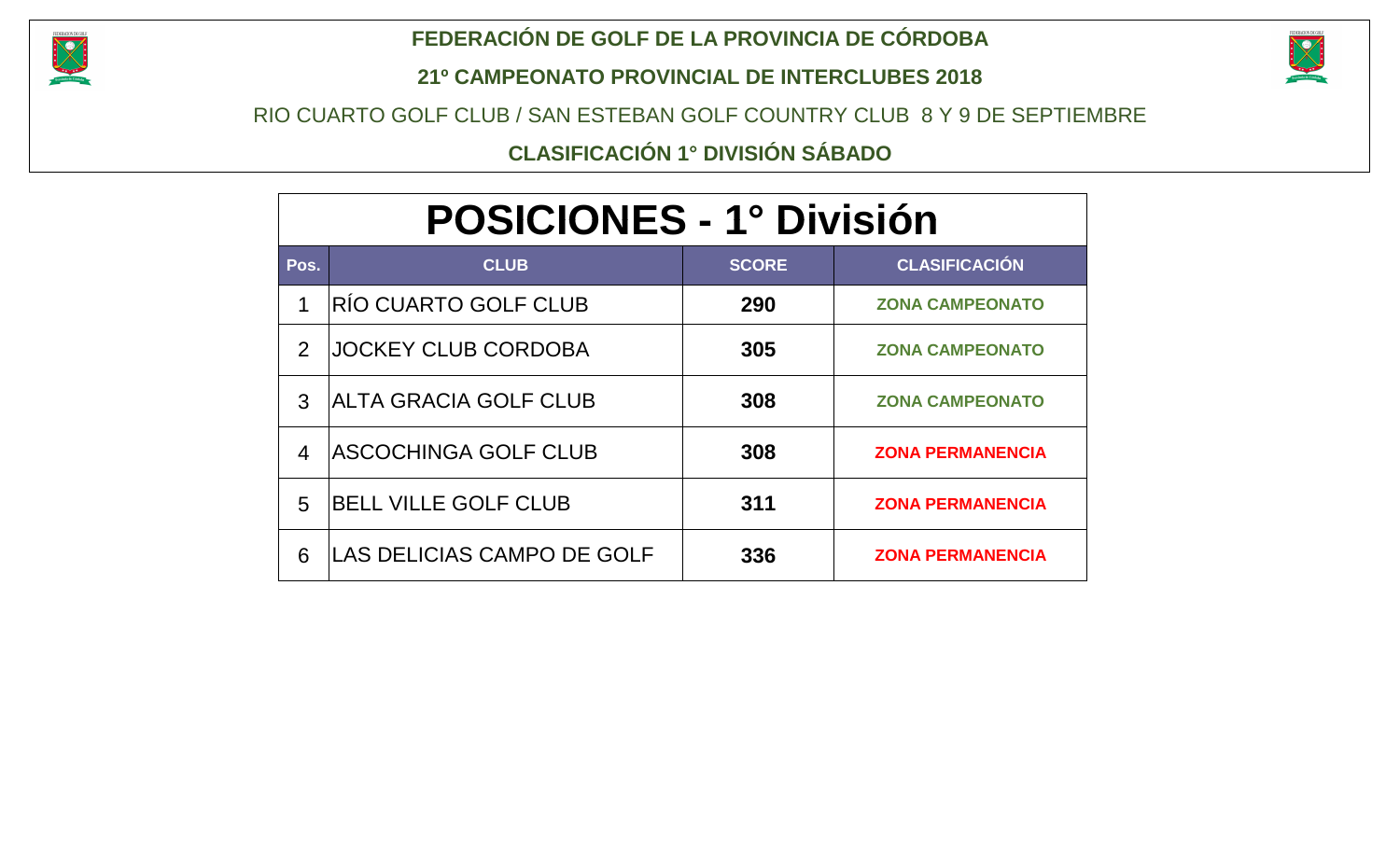### **ASCOCHINGA GOLF CLUB**



| $N^{\circ}$             | <b>JUGADOR</b>                                     | HOYO |                         | $\overline{2}$ | 3 <sup>7</sup> |                         | 5 <sub>5</sub>          | 6 <sup>1</sup>  | $\overline{7}$          | 8              | 9                       | <b>IDA</b> | 10 <sup>°</sup>         | 11                      | 12 <sup>7</sup>         | 13 <sup>°</sup> | 14              | 15 <sup>2</sup> | 16                      | 17 <sup>2</sup> | 18              | <b>VTA</b> | <b>GROSS</b> |
|-------------------------|----------------------------------------------------|------|-------------------------|----------------|----------------|-------------------------|-------------------------|-----------------|-------------------------|----------------|-------------------------|------------|-------------------------|-------------------------|-------------------------|-----------------|-----------------|-----------------|-------------------------|-----------------|-----------------|------------|--------------|
|                         |                                                    | PAR  | $\overline{4}$          | $\overline{4}$ | $\overline{4}$ | $\overline{4}$          | 5 <sup>5</sup>          | 3 <sup>1</sup>  | $\overline{4}$          | 3 <sup>°</sup> | $\overline{4}$          | 35         | $\overline{4}$          | 3 <sup>1</sup>          | $\overline{4}$          | $\overline{4}$  | 5 <sup>1</sup>  | 5 <sup>5</sup>  | 3 <sup>°</sup>          | $\overline{4}$  | 5 <sup>5</sup>  | 37         | 72           |
| $\overline{2}$          | <b>GUILLERMO A. VAZQUEZ</b>                        |      | $\overline{4}$          | 4              | 4              | 4                       | $\overline{\mathbf{5}}$ | $5\phantom{.0}$ | $\overline{\mathbf{4}}$ | 4              | 4                       | 38         | 4                       | 4                       | $\mathbf{3}$            | 5               | $6\phantom{1}6$ | $5\phantom{1}$  | $\mathbf{3}$            | 4               | $5\overline{5}$ | 39         | 77           |
| $\mathbf{3}$            | <b>IGNACIO N. VAZQUEZ</b>                          |      | $\overline{4}$          | $5\phantom{a}$ | 4              | $\sqrt{5}$              | $\overline{\bf 4}$      | $5\phantom{.0}$ | $5\overline{)}$         | $\mathbf{3}$   | 4                       | 39         | $\boldsymbol{4}$        | $\mathbf{2}$            | $\overline{\mathbf{5}}$ | 4               | $6\phantom{1}6$ | $5\phantom{.0}$ | $\mathbf{3}$            | 4               | 4               | 37         | 76           |
| $\overline{\mathbf{4}}$ | LUIS A. RODRIGUEZ O.                               |      | $-5$                    | $5^{\circ}$    | 4              | 4                       | $5\overline{)}$         | $\mathbf{3}$    | $\overline{\mathbf{4}}$ | $\mathbf{3}$   | 5 <sup>5</sup>          | 38         | $\boldsymbol{4}$        | $\mathbf{3}$            | 4                       | 4               | $5\overline{)}$ | $5\phantom{.0}$ | $\overline{\mathbf{4}}$ | 4               | $6\phantom{1}6$ | 39         | 77           |
| $5^{\circ}$             | <b>MARIANO S. AGUIRRE</b>                          |      | $5\overline{5}$         | $5\phantom{1}$ | $6\phantom{1}$ | $\overline{\mathbf{4}}$ | $5\phantom{1}$          | 4               | $\overline{\mathbf{4}}$ | $\mathbf{3}$   | 5 <sup>5</sup>          | 41         | $\overline{\mathbf{4}}$ | $\overline{\mathbf{4}}$ | 4                       | $5\phantom{a}$  | 4               | $5\phantom{1}$  | 4                       | 8               | 4               | 42         | 83           |
| 6                       | $\sim 10^{-11}$<br>- 98<br><b>NESTOR M. CORREA</b> |      | $\overline{\mathbf{4}}$ | 5 <sup>5</sup> | 5 <sup>5</sup> | $\mathbf{3}$            | 4                       | $\mathbf{3}$    | $5\overline{)}$         | 4              | $\overline{\mathbf{4}}$ | 37         | $\boldsymbol{4}$        | $\overline{\mathbf{4}}$ | $\overline{\mathbf{4}}$ | 5 <sup>5</sup>  | $5\overline{)}$ | $6\phantom{1}6$ | 4                       | $5\phantom{.0}$ | 4               | 41         | 78           |

**SUMA DE LAS 4 MEJORES TARJETAS 308**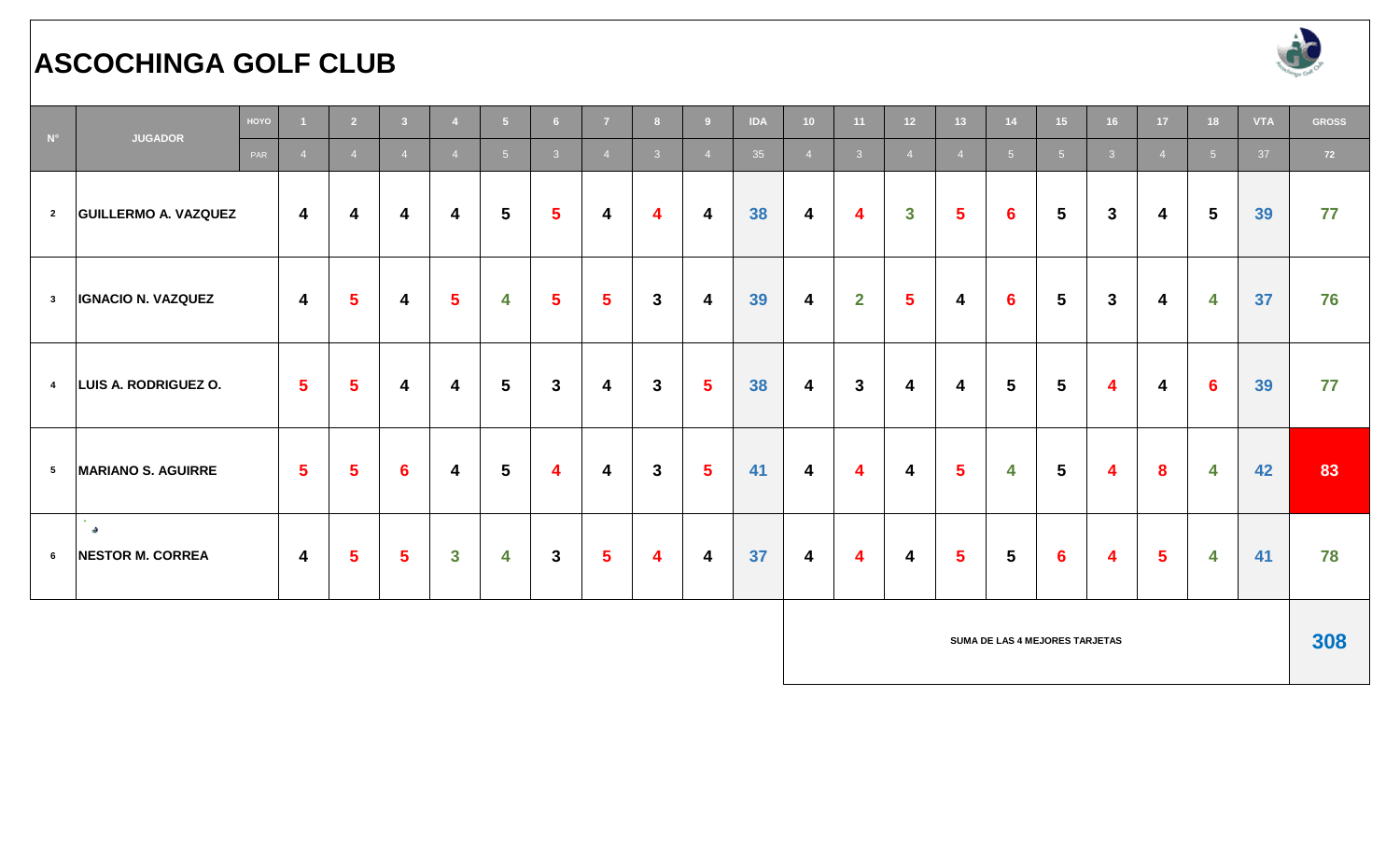| $\mathsf{N}^\circ$ | <b>JUGADOR</b>                | HOYO |                 | $\overline{2}$ | $-3$           | $\overline{4}$          | $-5$            | 6 <sup>1</sup>          | $\overline{7}$ | 8 <sup>1</sup> | -9                      | <b>IDA</b> | 10 <sup>°</sup> | 11             | 12 <sup>7</sup> | 13 <sup>°</sup> | 14              | 15 <sub>1</sub> | 16             | 17 <sup>2</sup>         | 18              | <b>VTA</b> | <b>GROSS</b> |
|--------------------|-------------------------------|------|-----------------|----------------|----------------|-------------------------|-----------------|-------------------------|----------------|----------------|-------------------------|------------|-----------------|----------------|-----------------|-----------------|-----------------|-----------------|----------------|-------------------------|-----------------|------------|--------------|
|                    |                               | PAR  | $\overline{4}$  | $\overline{4}$ | $\overline{4}$ | $\overline{4}$          | 5 <sup>5</sup>  | 3 <sup>1</sup>          | $\overline{4}$ | 3 <sup>°</sup> |                         | 35         | $\overline{4}$  | 3 <sup>1</sup> | $\overline{4}$  | $\overline{4}$  | $-5$            | 5 <sup>5</sup>  | 3 <sup>1</sup> | $\overline{4}$          | 5 <sup>1</sup>  | 37         | 72           |
| $\overline{1}$     | <b>ANDRÉS RUARTE MOYANO</b>   |      | $5\phantom{.0}$ | $\mathbf{3}$   | 4              | 4                       | 4               | $\overline{\mathbf{4}}$ | 4              | 4              | $\overline{\mathbf{4}}$ | 36         | $5\phantom{1}$  | $\mathbf{3}$   | 4               | 4               | 8               | $6 \,$          | $3\phantom{a}$ | $\overline{\mathbf{5}}$ | $5\phantom{.0}$ | 43         | 79           |
| $\overline{2}$     | <b>JULIAN PASSERA</b>         |      | 4               | 4              | 4              | $5\phantom{1}$          | 4               | 4                       | 4              | 4              | $5\phantom{1}$          | 38         | 4               | $\mathbf{3}$   | 4               | $5\phantom{.0}$ | $6\phantom{1}6$ | $\sqrt{5}$      | $\mathbf{3}$   | 4                       | 4               | 38         | 76           |
| $\mathbf{3}$       | <b>SANTIAGO GOLDCHMIDT</b>    |      | $5^{\circ}$     | $\sqrt{5}$     | 5 <sup>5</sup> | 4                       | $5\phantom{1}$  | $5\phantom{.0}$         | $5\phantom{1}$ | $\mathbf{3}$   | $5\phantom{.0}$         | 42         | 5 <sup>5</sup>  | $\mathbf{3}$   | 4               | 4               | $6\phantom{1}6$ | $5\phantom{.0}$ | $3\phantom{a}$ | 4                       | $5\phantom{.0}$ | 39         | 81           |
| $\overline{4}$     | <b>SANTIAGO VILLARREAL D.</b> |      | $5^{\circ}$     | 4              | 4              | $\mathbf{3}$            | $\mathbf{3}$    | 3 <sup>1</sup>          | 4              | $\mathbf{3}$   | 4                       | 33         | 4               | $\mathbf{3}$   | 4               | $5\phantom{.0}$ | $5\phantom{1}$  | $6\phantom{1}6$ | 4              | $5\phantom{1}$          | $5\phantom{.0}$ | 41         | 74           |
| $5\overline{ }$    | <b>SANTOS RUARTE MOYANO</b>   |      | $6^{\circ}$     | $5\phantom{1}$ | 4              | $\overline{\mathbf{5}}$ | $5\phantom{.0}$ | $\overline{\mathbf{4}}$ | 4              | 4              | 4                       | 41         | 4               | $\mathbf{3}$   | $\mathbf{3}$    | 4               | $5\phantom{1}$  | $5\phantom{.0}$ | 3 <sup>1</sup> | 4                       | $\overline{7}$  | 38         | 79           |

#### **SUMA DE LAS 4 MEJORES TARJETAS 308**

 $\overline{1}$ Albia Graeciae<br>anno anno

### **ALTA GRACIA GOLF CLUB**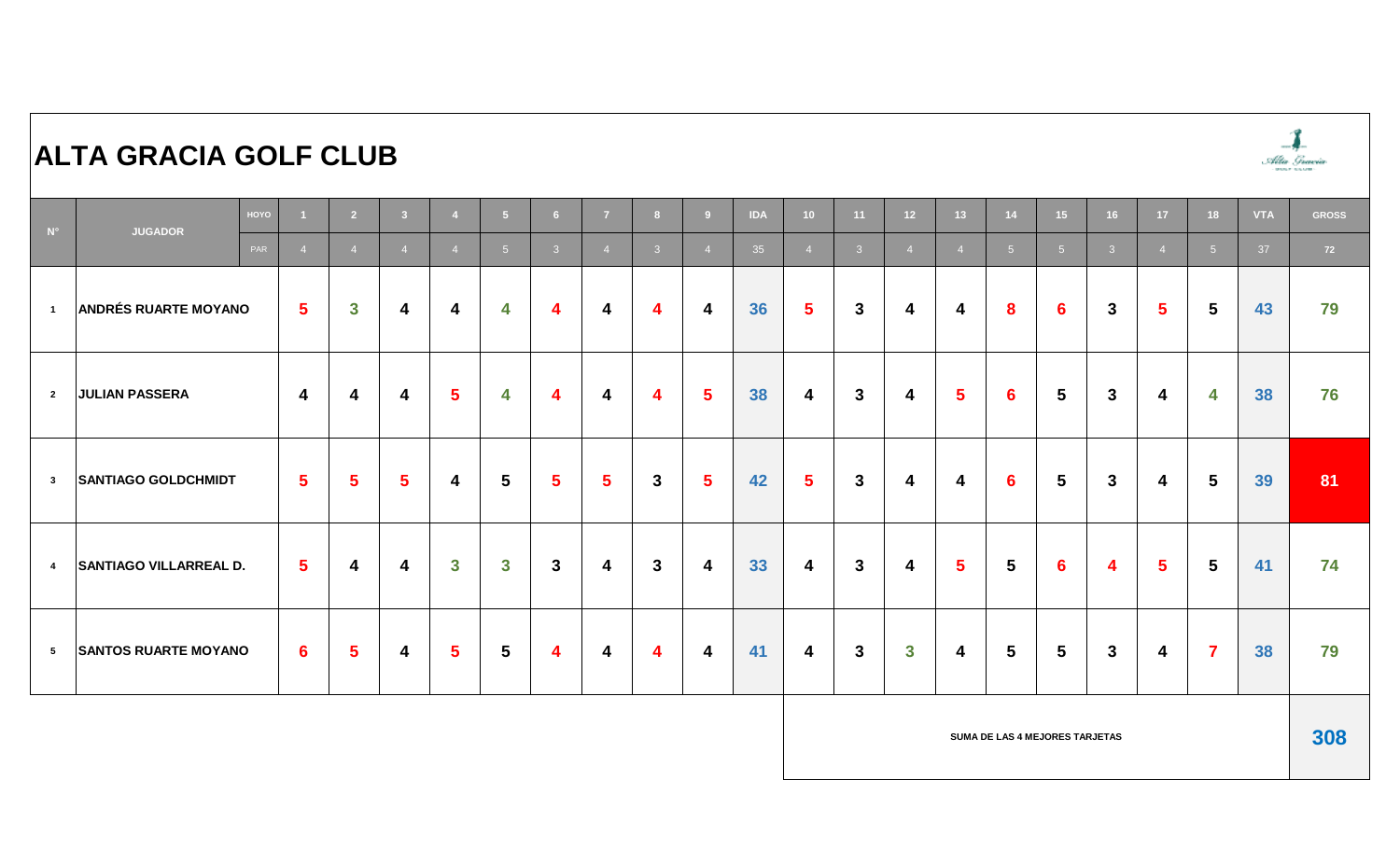# **BELL VILLE GOLF CLUB**



| $\blacksquare$  | <b>JUGADOR</b>             | HOYO |                 | 2 <sup>7</sup> | 3 <sup>2</sup>          |                 | 5 <sub>5</sub>          | 6 <sup>1</sup> | $\overline{7}$          | 8              | 9 <sup>°</sup>  | <b>IDA</b> | 10                      | 11             | 12 <sup>°</sup> | 13 <sup>°</sup> | 14                      | 15              | 16             | 17 <sup>2</sup> | 18             | <b>VTA</b> | <b>GROSS</b> |
|-----------------|----------------------------|------|-----------------|----------------|-------------------------|-----------------|-------------------------|----------------|-------------------------|----------------|-----------------|------------|-------------------------|----------------|-----------------|-----------------|-------------------------|-----------------|----------------|-----------------|----------------|------------|--------------|
|                 |                            | PAR  | $\overline{4}$  | $\overline{4}$ | $\overline{4}$          | $\overline{4}$  | $-5$                    | 3 <sup>1</sup> | $\overline{4}$          | 3 <sup>°</sup> | $\overline{4}$  | 35         | $\overline{4}$          | 3 <sup>°</sup> | $\overline{4}$  | $\overline{4}$  | 5 <sup>5</sup>          | 5 <sup>5</sup>  | 3 <sup>°</sup> | $\overline{4}$  | 5 <sup>5</sup> | 37         | 72           |
| $\overline{1}$  | <b>EUGENIO COMMERES</b>    |      | $6\phantom{1}6$ | 4              | $6\phantom{1}6$         | $5\phantom{.0}$ | 4                       | $\mathbf{3}$   | $\mathbf{3}$            | 4              | 4               | 39         | $6\phantom{1}$          | 4              | $5\phantom{.0}$ | $5\phantom{a}$  | $\boldsymbol{9}$        | 5               | $\mathbf{3}$   | 4               | 4              | 45         | 84           |
| $\mathbf{3}$    | <b>LEANDRO MIAHICH</b>     |      | $\sqrt{5}$      | $5\phantom{1}$ | 4                       | $6\phantom{1}6$ | $\overline{\mathbf{5}}$ | 4              | 4                       | $5\phantom{1}$ | $5\phantom{.0}$ | 43         | $\mathbf{3}$            | $\overline{2}$ | 4               | 4               | $\overline{\mathbf{7}}$ | $5\phantom{.0}$ | $\mathbf{3}$   | $5\phantom{1}$  | 4              | 37         | 80           |
| $\overline{4}$  | <b>LISANDRO N. MIHAICH</b> |      | 4               | 4              | 4                       | 4               | $6\phantom{1}6$         | $\mathbf{2}$   | $5\phantom{1}$          | $5\phantom{1}$ | 4               | 38         | $5\phantom{.0}$         | 4              | 4               | 4               | 4                       | 4               | 4              | 4               | $5\phantom{1}$ | 38         | 76           |
| $5\phantom{.0}$ | <b>MATEO CONTE</b>         |      | $5\phantom{1}$  | $5\phantom{1}$ | $5\phantom{a}$          | $6\phantom{1}$  | $\overline{\mathbf{5}}$ | $\mathbf{3}$   | $\overline{\mathbf{4}}$ | $5\phantom{a}$ | 4               | 42         | 4                       | $\mathbf{3}$   | $5\phantom{1}$  | $\mathbf{3}$    | $5\phantom{.0}$         | 4               | $\mathbf{3}$   | 4               | $5\phantom{1}$ | 36         | 78           |
| $6\phantom{.0}$ | <b>NICOLAS VISCA</b>       |      | 4               | 4              | $\overline{\mathbf{5}}$ | 4               | $\overline{\mathbf{5}}$ | 4              | 4                       | 4              | 4               | 38         | $\overline{\mathbf{5}}$ | 4              | 4               | 4               | $5\phantom{.0}$         | 6               | $\mathbf{3}$   | $\mathbf{3}$    | $5\phantom{1}$ | 39         | 77           |

**SUMA DE LAS 4 MEJORES TARJETAS**

**311**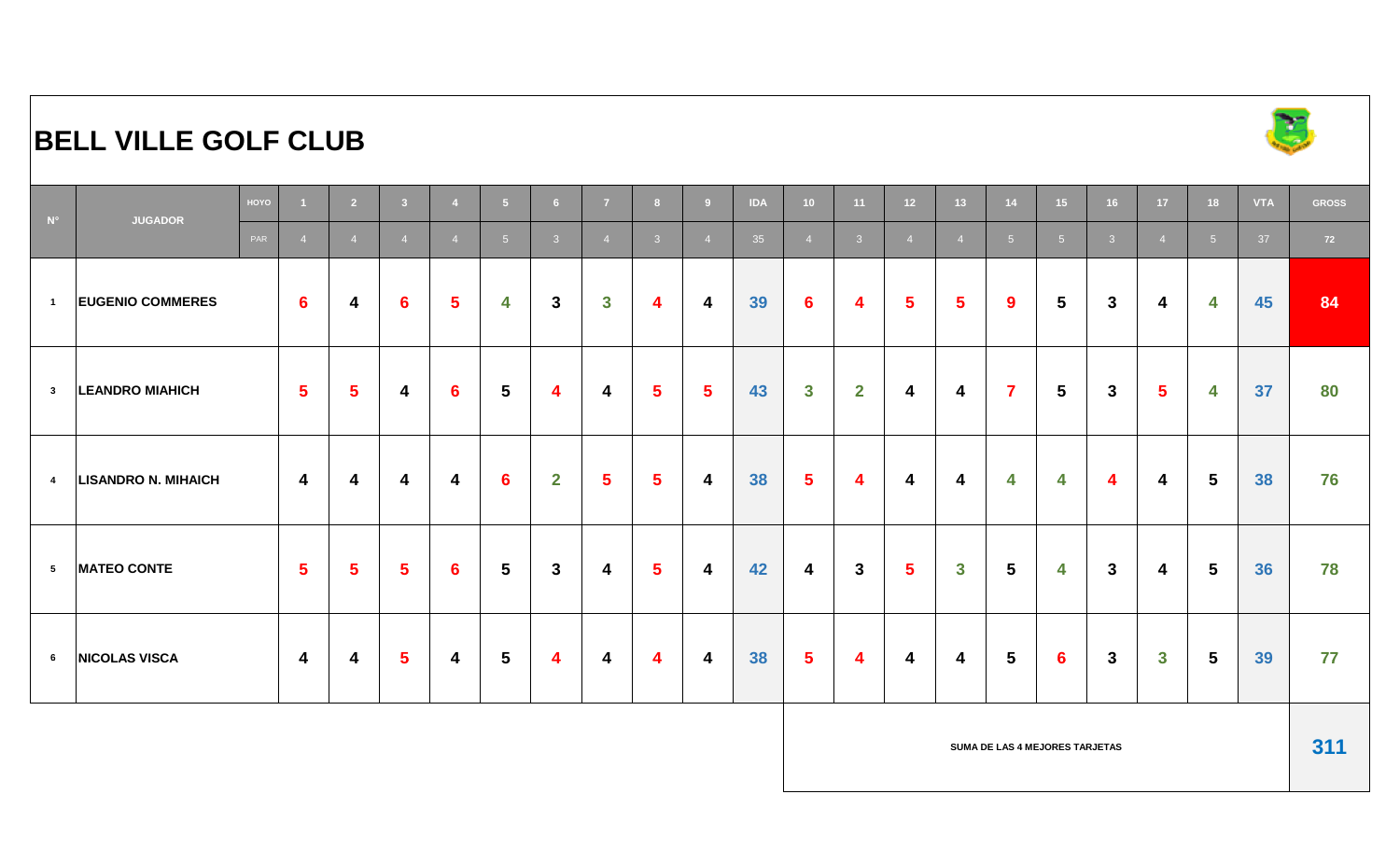# **RIO CUARTO GOLF CLUB**



| $\blacksquare$ $N^{\circ}$ | <b>JUGADOR</b>                | HOYO |                         | $\overline{2}$          | 3 <sup>1</sup> |                         | 5 <sup>1</sup>  | 6              | $\overline{7}$          | 8 <sup>1</sup> | 9               | <b>IDA</b> | 10 <sub>1</sub>         | 11 <sub>1</sub>         | 12 <sub>2</sub>         | 13 <sup>°</sup> | 14                      | 15 <sub>1</sub> | 16                      | 17 <sup>°</sup> | 18              | <b>VTA</b> | <b>GROSS</b> |
|----------------------------|-------------------------------|------|-------------------------|-------------------------|----------------|-------------------------|-----------------|----------------|-------------------------|----------------|-----------------|------------|-------------------------|-------------------------|-------------------------|-----------------|-------------------------|-----------------|-------------------------|-----------------|-----------------|------------|--------------|
|                            |                               | PAR  | $\overline{4}$          | $\overline{4}$          | $\overline{4}$ | $\overline{4}$          | 5 <sup>5</sup>  | 3 <sup>°</sup> | $\overline{4}$          | 3 <sup>°</sup> | $\overline{4}$  | 35         | $\overline{4}$          | 3 <sup>°</sup>          | $\overline{4}$          | $\overline{4}$  | $-5$                    | 5 <sup>5</sup>  | 3 <sup>°</sup>          | $\overline{4}$  | 5 <sup>1</sup>  | 37         | 72           |
| $\blacksquare$             | <b>GUILLERMO ESTIVILL (H)</b> |      | $\overline{\mathbf{4}}$ | $\overline{\mathbf{3}}$ | 4              | 4                       | $6\phantom{1}6$ | $\mathbf{3}$   | 4                       | $\overline{2}$ | 4               | 34         | 4                       | $\mathbf{3}$            | 4                       | $\mathbf{3}$    | 4                       | 8               | 3 <sup>1</sup>          | $\mathbf{3}$    | 4               | 36         | 70           |
| $\overline{\mathbf{2}}$    | <b>JUAN I. FICCO</b>          |      | $\mathbf{3}$            | 4                       | 4              | 4                       | $\sqrt{5}$      | 4              | $\overline{\mathbf{4}}$ | 4              | 4               | 36         | $\overline{\mathbf{7}}$ | $\mathbf{3}$            | $\mathbf{3}$            | 4               | 4                       | $5\phantom{1}$  | 4                       | 4               | $5\phantom{.0}$ | 39         | 75           |
| $\mathbf{3}$               | <b>MATEO PULCINI</b>          |      | $5\overline{5}$         | 4                       | $5\phantom{a}$ | 4                       | 5               | 4              | $\mathbf{3}$            | $\mathbf{3}$   | 4               | 37         | 4                       | $\mathbf{3}$            | $\overline{2}$          | 5 <sup>5</sup>  | $5\phantom{1}$          | $5\phantom{1}$  | $\overline{2}$          | $\mathbf{3}$    | $5\phantom{.0}$ | 34         | 71           |
| $\overline{4}$             | <b>PEDRO BERTOLDI</b>         |      | $\overline{\mathbf{4}}$ | $5\phantom{a}$          | 4              | 4                       | 4               | $\mathbf{3}$   | $\mathbf{3}$            | 4              | $\sqrt{5}$      | 36         | $\overline{\mathbf{5}}$ | $\overline{\mathbf{4}}$ | $\overline{\mathbf{4}}$ | 4               | 4                       | $5\phantom{1}$  | $\overline{\mathbf{4}}$ | $\mathbf{3}$    | $5\phantom{.0}$ | 38         | 74           |
| $5\overline{5}$            | <b>BAUTISTA LOPEZ</b>         |      | $\overline{4}$          | $\overline{\mathbf{3}}$ | $5\phantom{a}$ | $\overline{\mathbf{5}}$ | 4               | 6              | $\overline{\mathbf{4}}$ | 4              | $6\phantom{1}6$ | 41         | $5\phantom{a}$          | $\mathbf{3}$            | 4                       | 4               | $\overline{\mathbf{5}}$ | 4               | $\mathbf{3}$            | 4               | 4               | 36         | 77           |

**SUMA DE LAS 4 MEJORES TARJETAS**

**290**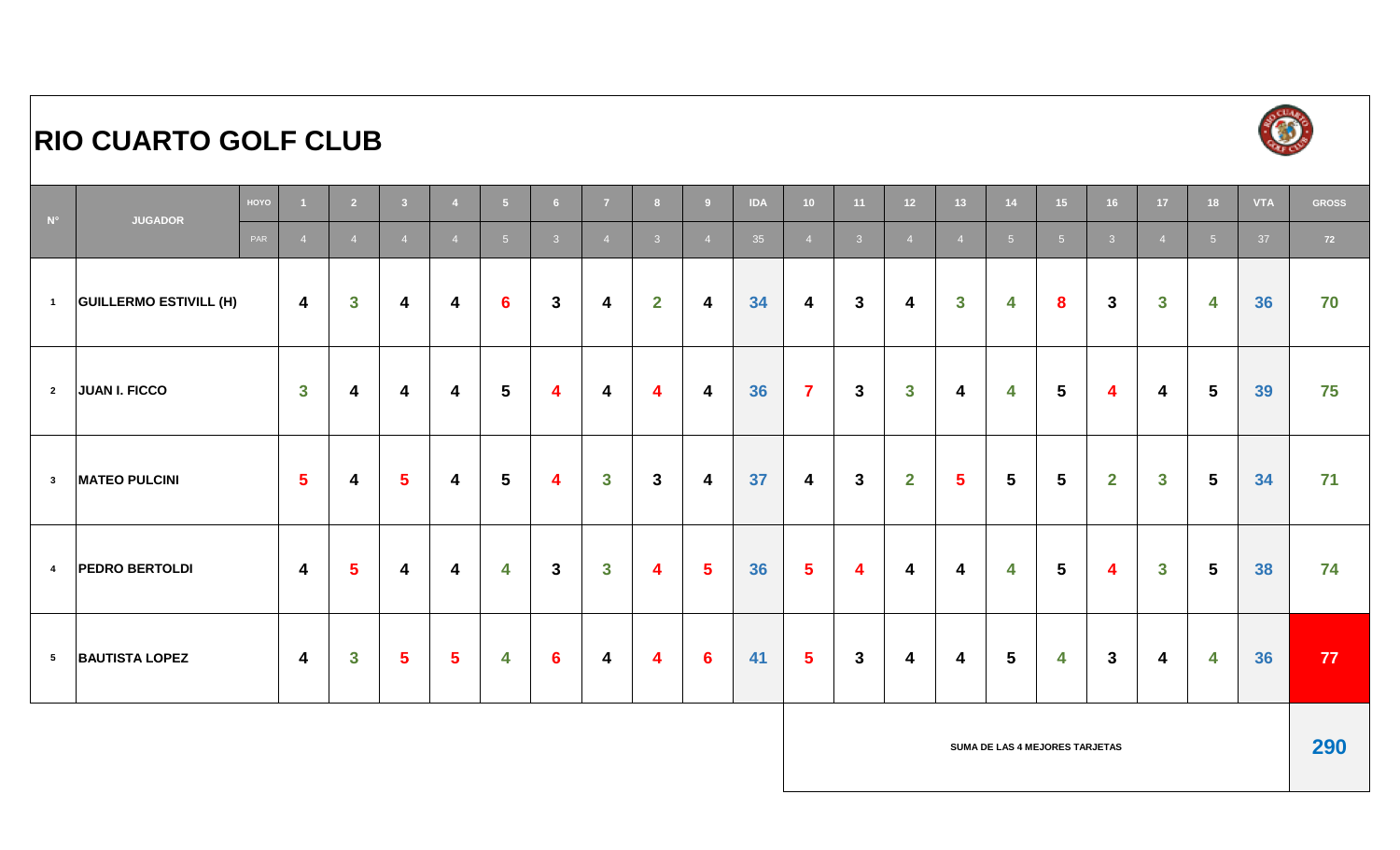# **JOCKEY CLUB CORDOBA**



| $\blacksquare$ $N^\circ$ | <b>JUGADOR</b>               | HOYO |                         | $\overline{2}$          | 3 <sup>7</sup>          |                         | $-5$            | 6 <sup>1</sup> | $\overline{7}$          | 8 <sup>1</sup> | 9               | <b>IDA</b> | 10 <sup>°</sup>  | 11             | 12 <sup>2</sup>         | 13 <sup>°</sup> | 14              | 15 <sup>2</sup> | 16             | 17 <sup>2</sup> | 18                      | <b>VTA</b> | <b>GROSS</b> |
|--------------------------|------------------------------|------|-------------------------|-------------------------|-------------------------|-------------------------|-----------------|----------------|-------------------------|----------------|-----------------|------------|------------------|----------------|-------------------------|-----------------|-----------------|-----------------|----------------|-----------------|-------------------------|------------|--------------|
|                          |                              | PAR  | $\overline{4}$          | $\overline{4}$          | $\overline{4}$          | $\overline{4}$          | 5 <sup>5</sup>  | 3 <sup>°</sup> | $\overline{4}$          | 3 <sup>°</sup> | $\overline{4}$  | 35         | $\overline{4}$   | 3 <sup>2</sup> | $\overline{4}$          | $\overline{4}$  | 5 <sup>5</sup>  | 5 <sup>5</sup>  | 3 <sup>°</sup> | $\overline{4}$  | 5 <sup>1</sup>          | 37         | 72           |
| $\overline{2}$           | <b>FRANCISCO STEFANINI</b>   |      | $\overline{\mathbf{4}}$ | $5\phantom{1}$          | $\mathbf{3}$            | $6\phantom{1}$          | 4               | $\mathbf{3}$   | $6\phantom{1}6$         | 4              | $5\phantom{.0}$ | 40         | 4                | $\mathbf{3}$   | $5\phantom{1}$          | 4               | $6\phantom{1}6$ | $5\phantom{1}$  | $\mathbf{3}$   | 4               | 4                       | 38         | 78           |
| $\mathbf{3}$             | <b>IGNACIO TRIGO ALLENDE</b> |      | $\mathbf{3}$            | $\overline{\mathbf{4}}$ | $\overline{\mathbf{4}}$ | $\overline{\mathbf{4}}$ | 4               | $\mathbf{3}$   | $6\phantom{1}$          | $\mathbf{3}$   | $5\phantom{.0}$ | 36         | $\sqrt{5}$       | $\mathbf{3}$   | $\overline{\mathbf{4}}$ | $\mathbf{3}$    | $6 \,$          | 6               | $\mathbf{3}$   | 4               | 4                       | 38         | 74           |
| $\overline{\mathbf{4}}$  | <b>MATEO ROJAS</b>           |      | $5\phantom{.0}$         | 4                       | $5\phantom{1}$          | $\overline{\mathbf{4}}$ | 4               | $\mathbf{3}$   | 4                       | $\mathbf{3}$   | 4               | 36         | $6\phantom{1}6$  | 5 <sup>5</sup> | $\sqrt{5}$              | $5\phantom{1}$  | 4               | $5\phantom{.0}$ | $\mathbf{3}$   | 4               | $\overline{\mathbf{4}}$ | 41         | 77           |
| 5                        | <b>TOMAS COROMINAS</b>       |      | $5\phantom{1}$          | $6\phantom{1}6$         | 5 <sup>5</sup>          | $\mathbf{3}$            | $5\phantom{1}$  | $\mathbf{3}$   | 4                       | $\mathbf{3}$   | $5\phantom{1}$  | 39         | $\boldsymbol{4}$ | 4              | $\sqrt{5}$              | 4               | $5\phantom{.0}$ | $5\phantom{1}$  | $\mathbf{3}$   | 4               | $5\phantom{.0}$         | 39         | 78           |
| 6                        | <b>VICENTE SEQUEIRA</b>      |      | $\overline{4}$          | $\sqrt{5}$              | 4                       | $\overline{\mathbf{4}}$ | $6\phantom{1}6$ | 4              | $\overline{\mathbf{4}}$ | 4              | $6\phantom{1}6$ | 41         | $\boldsymbol{4}$ | $\mathbf{2}$   | 4                       | 5 <sup>5</sup>  | 4               | 4               | $\mathbf{3}$   | $5\phantom{1}$  | 4                       | 35         | 76           |

**SUMA DE LAS 4 MEJORES TARJETAS 305**